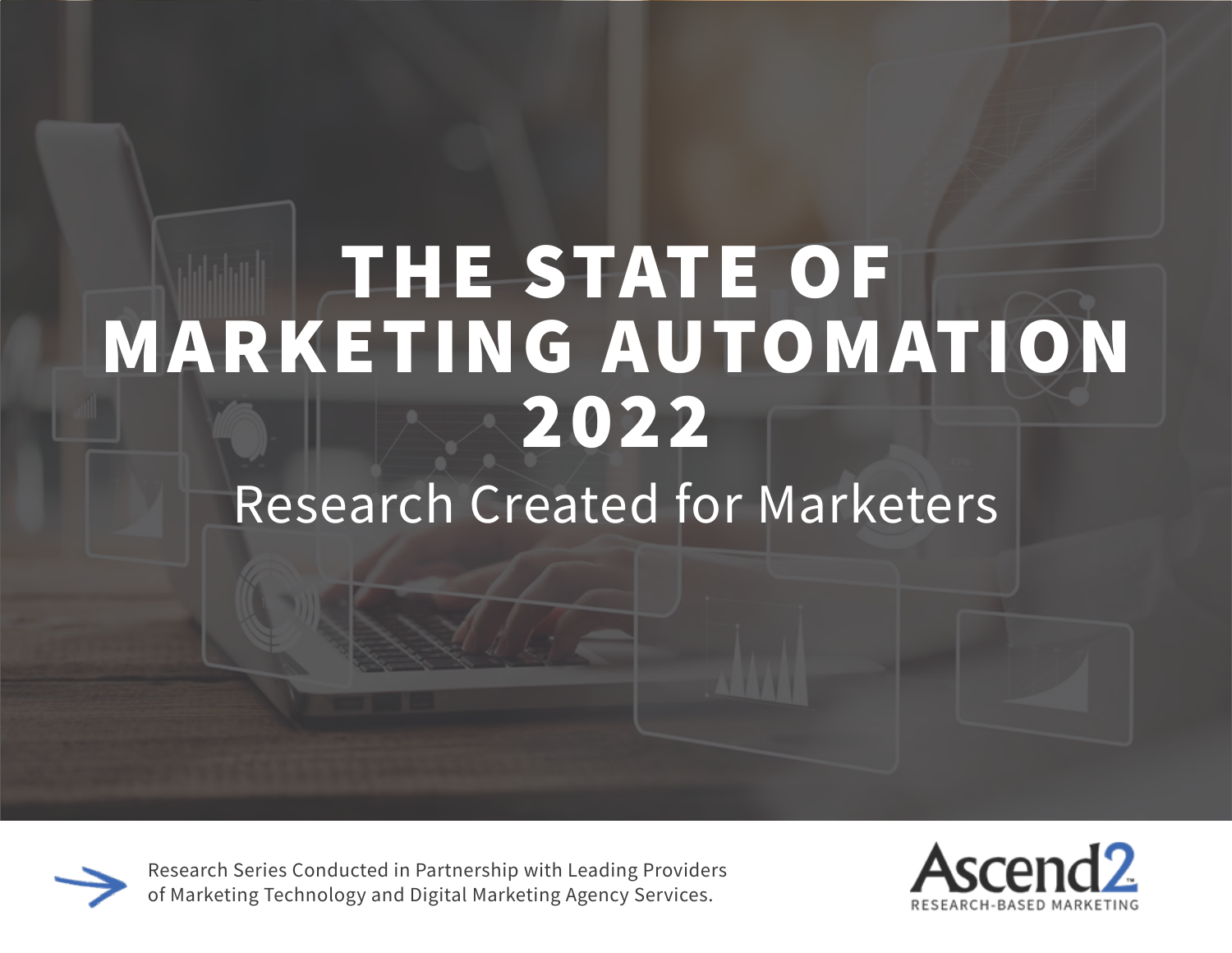### IN THIS REPORT...

- 3. Methodology and Participants
- 4. Introduction
- 3. Advantages of Automation
- 4. Reporting Strategic Success
- 5. Measuring Success
- 3. Automation of Customer Journey
- 3. Trends in Use of Automation
- 3. Purchase Forecast
- 3. Driving Factors Behind Purchase
- 3. Automation and AI
- 4. About Ascend2 Research



#### HOW TO USE THIS REPORT:

**TIP #1: ENGAGE YOUR AUDIENCE** by turning the charts and insights into your own content.

TIP #2: DISCOVER STRATEGIES, TACTICS AND **TRENDS** that are working for fellow marketers.

TIP #3: IMPROVE YOUR OWN STRATEGY by using data that is relevant to your business.

*This Survey Summary Report is part of a series conducted in partnership with our participating Research Partners.*

*Please feel free to adapt, copy, distribute and transmit this work. However, you must attribute the work as produced by Ascend2 and its Research Partners, but not in any way that suggests that they endorse you or your use of the work.*

*When you share this content, please provide a link back to [ascend2.com](http://ascend2.com/)*

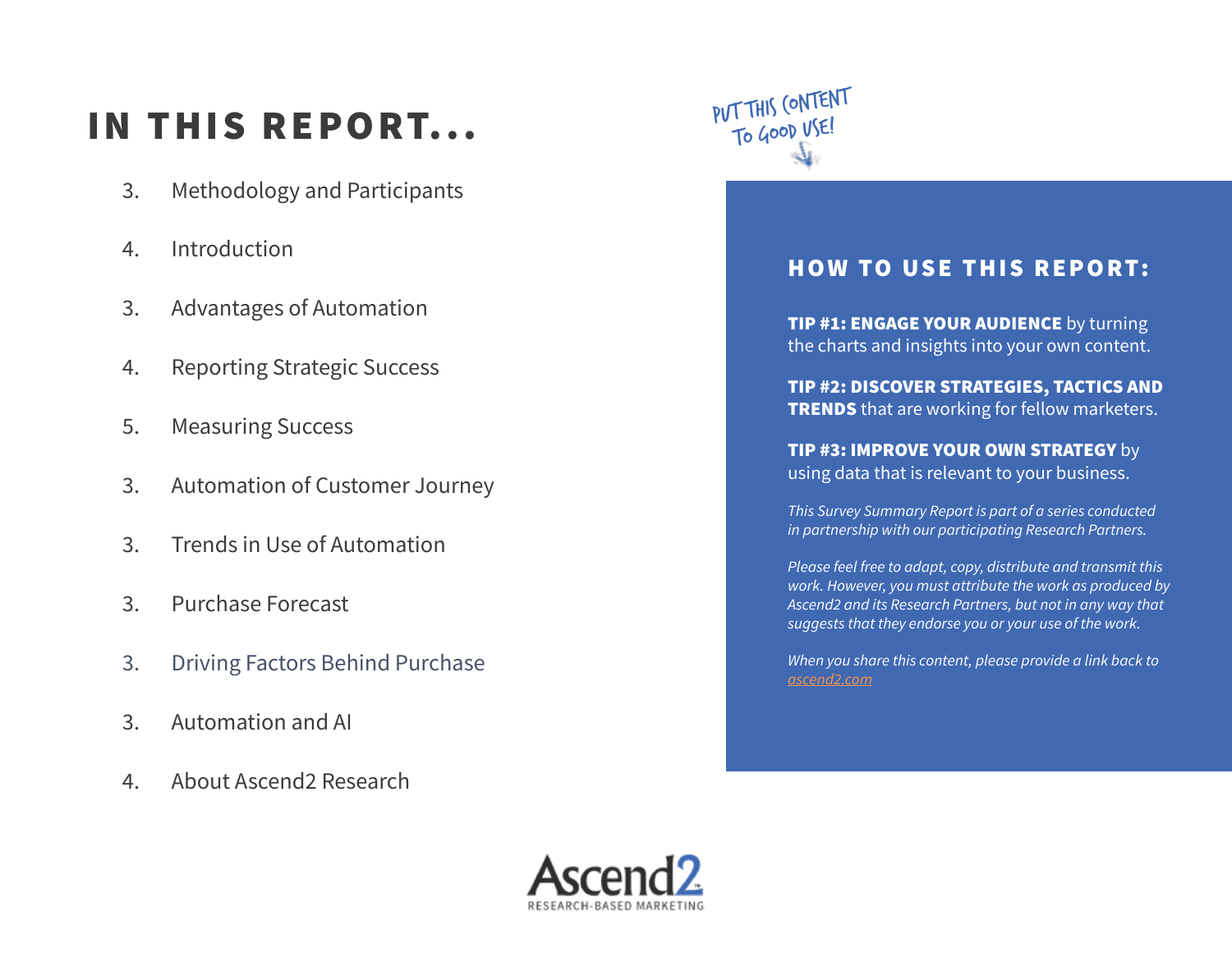

Ascend2 benchmarks the performance of marketing strategies, tactics and the technology that drives them with a standardized online questionnaire and a proprietary 3-Minute Survey format.

This survey was fielded to a panel of marketing professionals and marketing research subscribers.

# METHODOLOGY SURVEY RESPONDENTS

#### **Primary Marketing Channel**

| B <sub>2</sub> B                    | 22% |
|-------------------------------------|-----|
| B <sub>2</sub> C                    | 52% |
| <b>B2B and B2C equally</b>          | 26% |
| <b>Number of Employees</b>          |     |
| More than 500                       | 23% |
| 50 to 500                           | 20% |
| Fewer than 50                       | 57% |
| <b>Primary role in company</b>      |     |
| Owner / Partner / C-Level           | 54% |
| Vice President / Director / Manager | 31% |
| Non-Management Professional         | 15% |

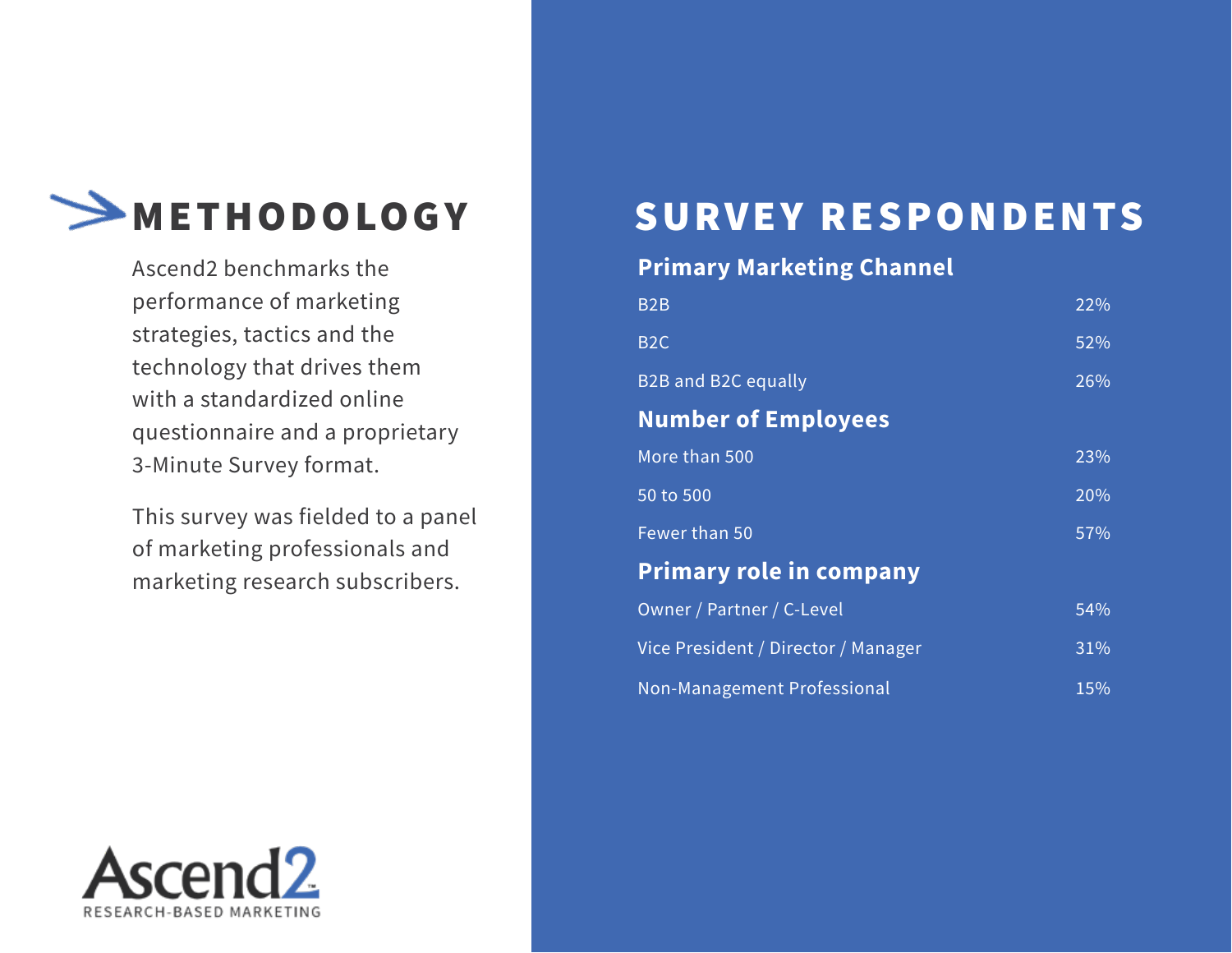### THE STATE OF MARKETING AUTOMATION 2022

The processes and people behind the utilization of automation in conjunction with other marketing efforts are just as important as the automation technology itself.

#### **So how are marketers finding the right balance to improve performance?**

To help answer this question, Ascend2 and our Research Partners fielded The State of Marketing Automation 2022 survey. We thank the 393 marketers who responded to this survey between February 15, 2022 and February 23, 2022.

This Survey Summary Report, titled *The State of Marketing Automation 2022,* represents the opinions of all the market segments responding to the survey. Specific market segments from the survey are reported on separately and exclusively by our participating Research Partners.

*This research has been produced for your use.* Put it to work in your own marketing strategy. Clip the charts and write about them in your blog or post them on social media. Please share this research credited as published.





JOIN OUR COMMUNITY OF MARKETERS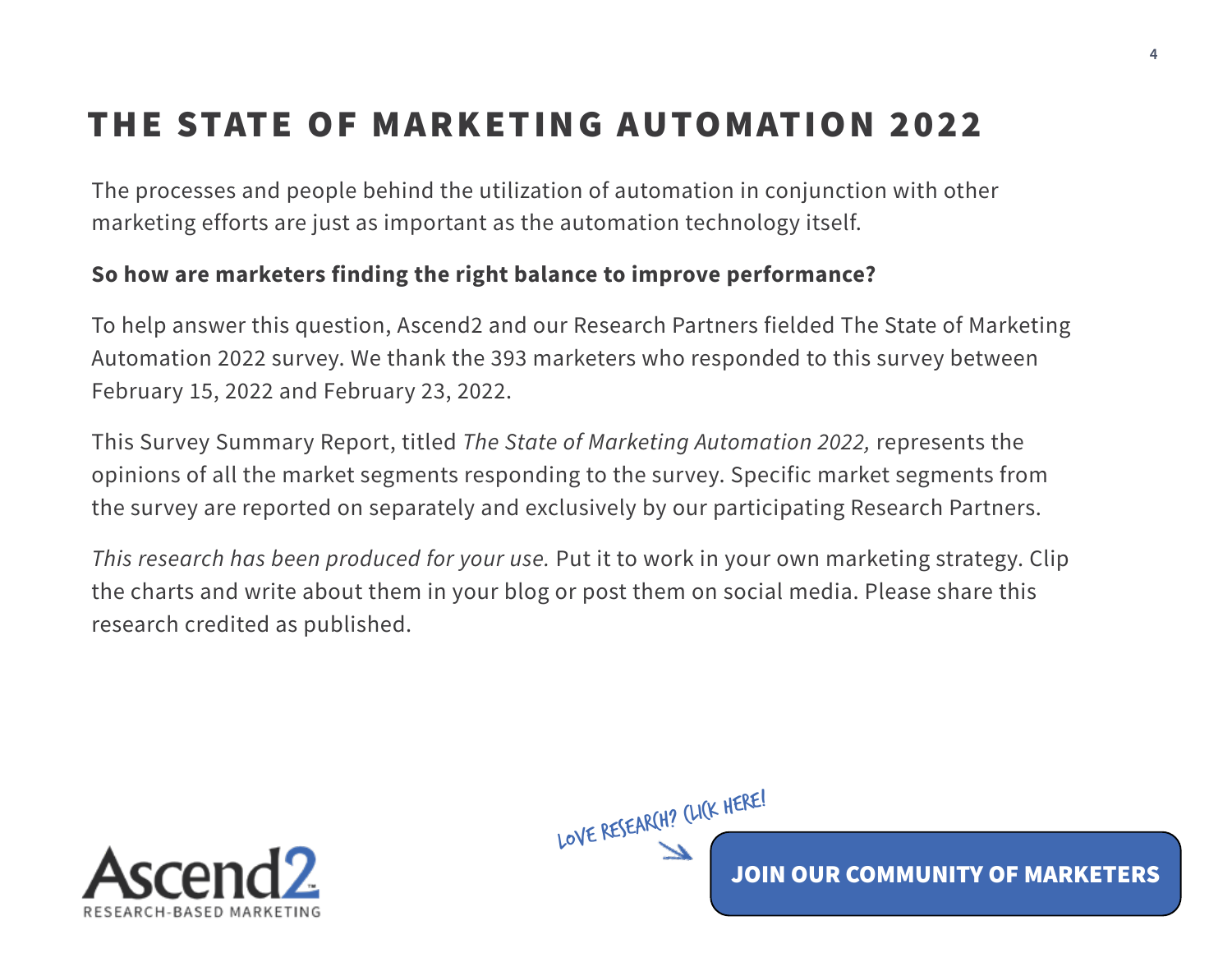# ADVANTAGES OF AUTOMATION

The capabilities of marketing automation solutions cover every stage of the marketing funnel, but what do marketers feel are the benefits of using automation? 43% of marketers say that improving the customer experience is a most important advantage gained from utilizing automation. Enabling staff to make better use of their time and improving data and decision-making also rank high on this list according to 38% and 35% of those surveyed, respectively.



#### **WHAT ARE THE MOST IMPORTANT ADVANTAGES OF USING MARKETING AUTOMATION?**

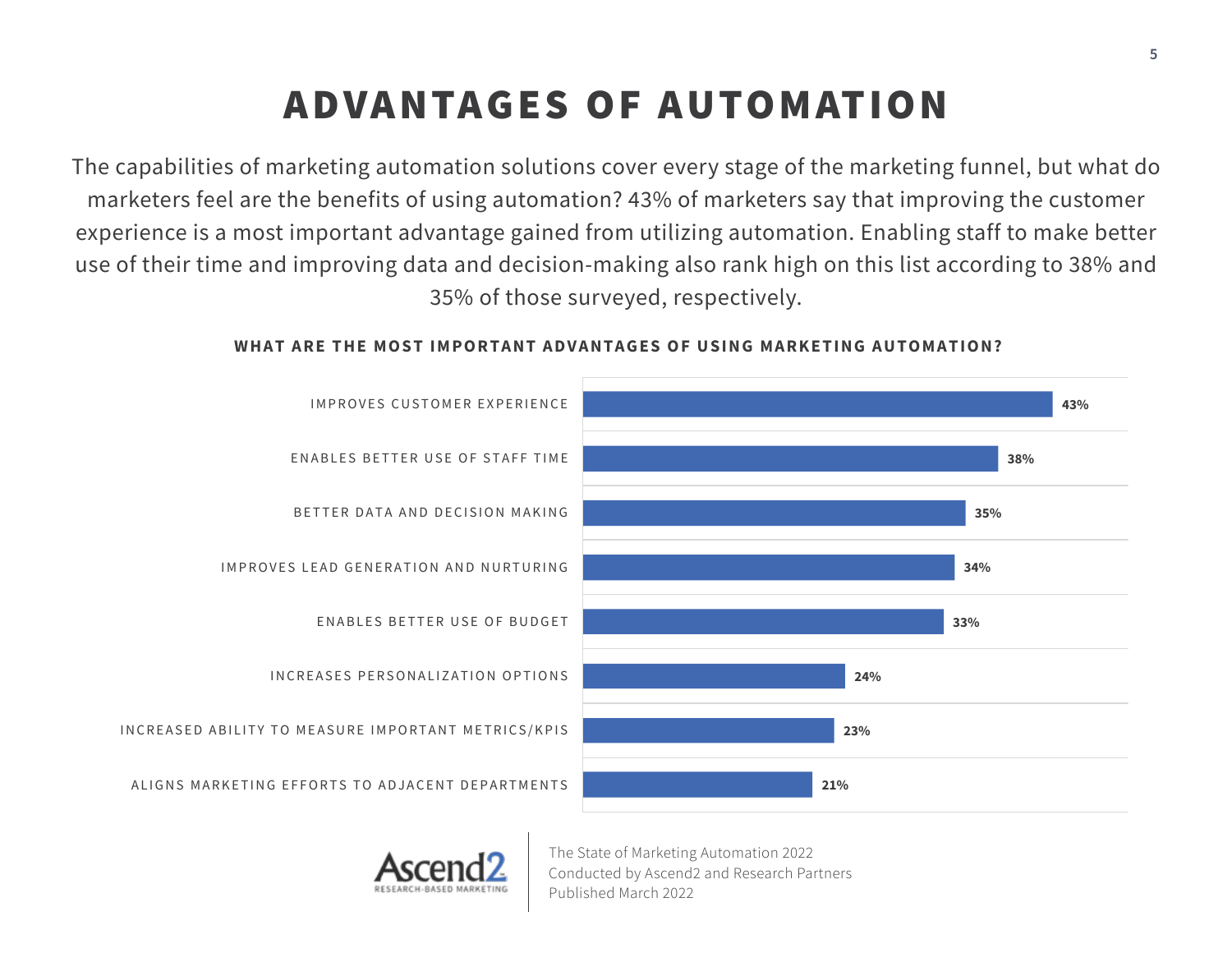### REPORTING STRATEGIC SUCCESS

Marketing automation is only as effective as the resources dedicated to utilizing and optimizing it to the fullest potential, and this isn't easy work. Nearly two-thirds (64%) of marketing professionals report that their marketing automation is somewhat successful at helping them to achieve their most important goals. Another 22% report best-in-class success, compared to the competition.



#### **HOW WOULD YOU RATE THE SUCCESS OF YOUR MARKETING AUTOMATION AT ACHIEVING IMPORTANT MARKETING OBJECTIVES?**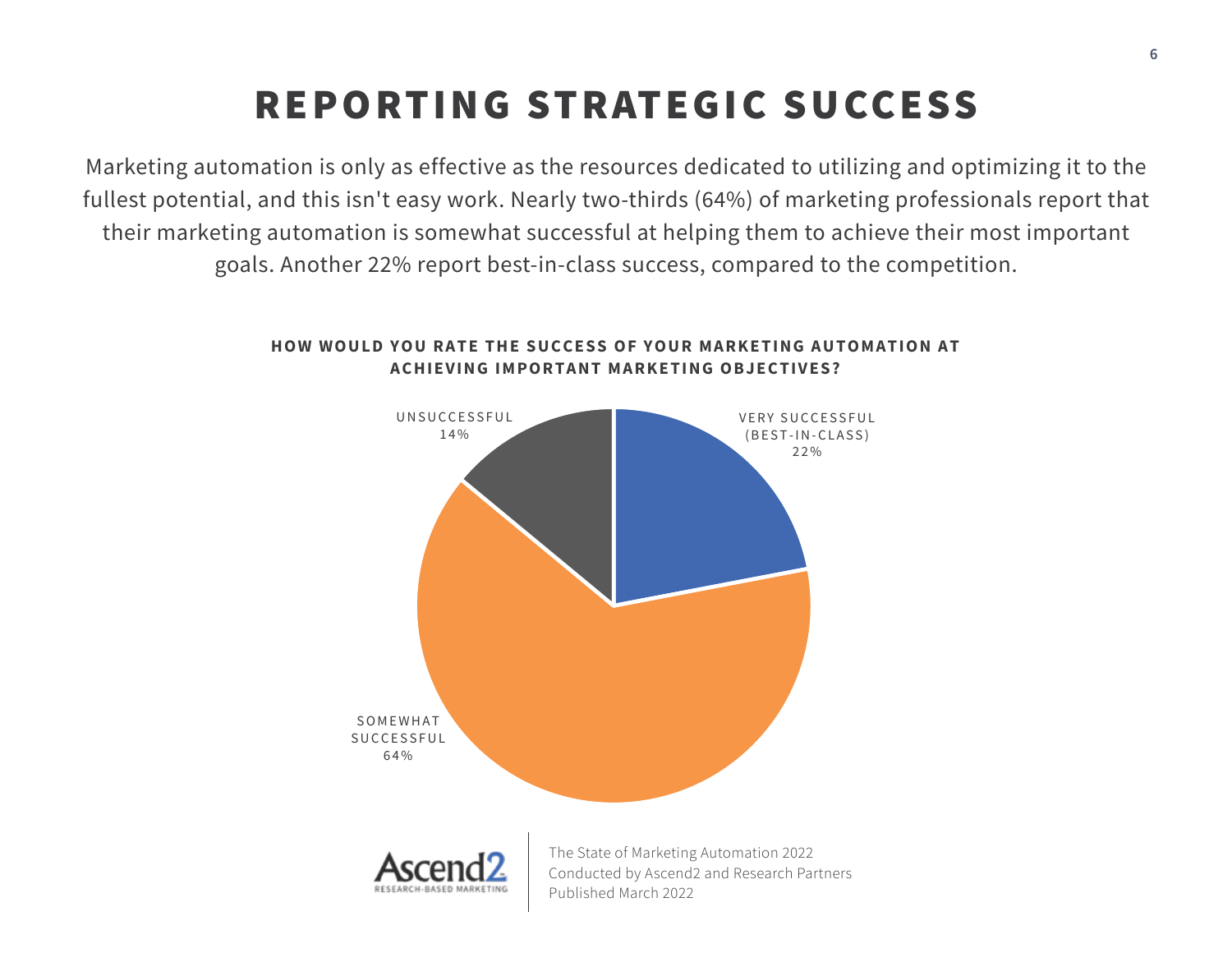### MEASURING SUCCESS

The good news is that a 70% majority of marketers feel that measuring the success of marketing automation at achieving important objectives is easy to some extent. Most of this group describe measuring performance as "somewhat easy." Another 30% of those surveyed consider automation to be difficult to measure the success of.



#### **HOW EASY OR DIFFICULT IS IT TO MEASURE THE SUCCESS OF MARKETING AUTOMATION AT ACHIEVING IMPORTANT OBJECTIVES?**

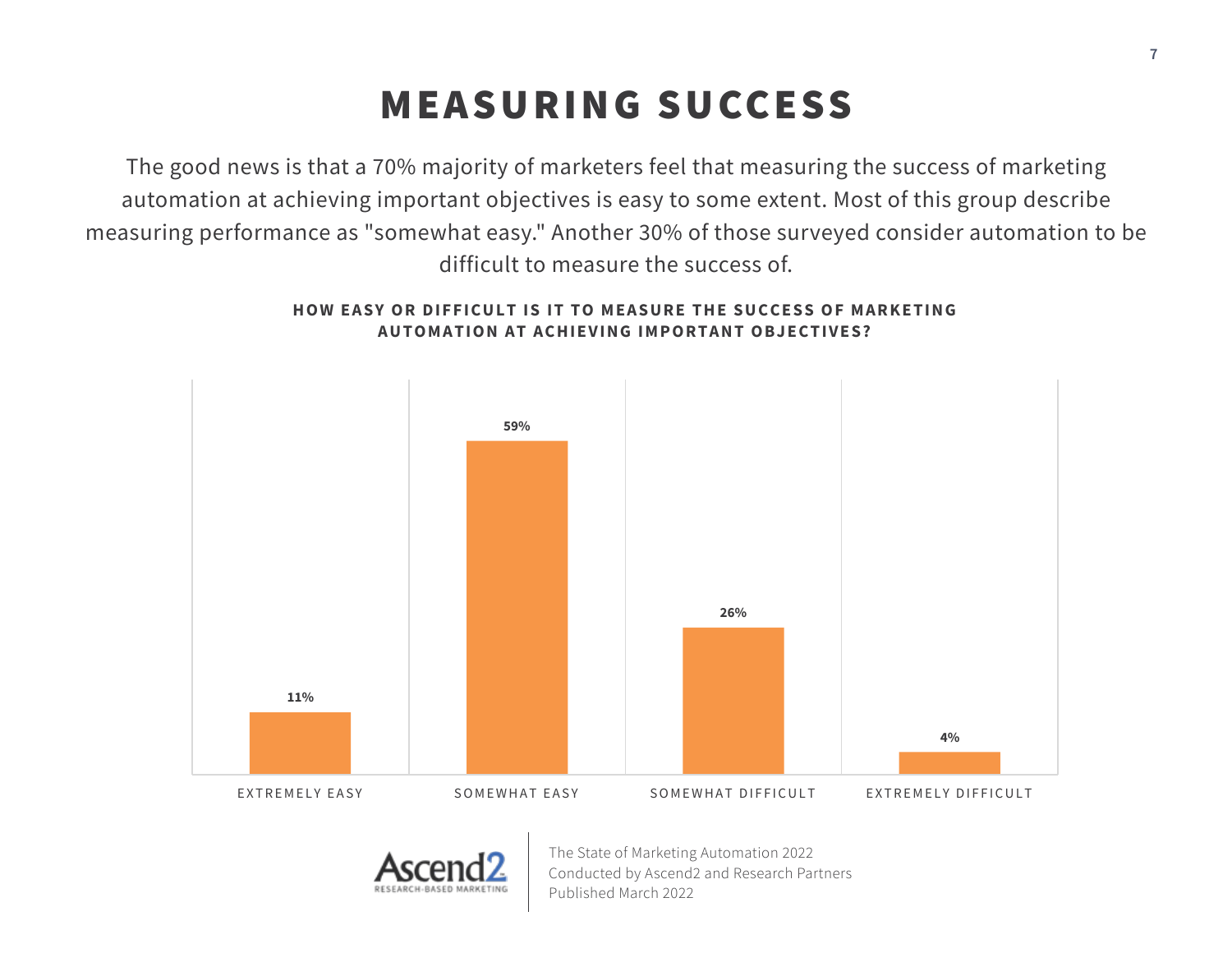# AUTOMATION OF CUSTOMER JOURNEY

Most organizations orchestrate customer journeys that combine real human interactions with automated interactions to create a personalized experience. A 69% majority of marketers consider their overall customer journey to be partially or mostly automated. Only 9% are operating with fully automated journeys and 22% of those surveyed say that their journey includes little to no automation.



#### **TO WHAT EXTENT IS YOUR OVERALL CUSTOMER JOURNEY AUTOMATED?**

Conducted by Ascend2 and Research Partners Published March 2022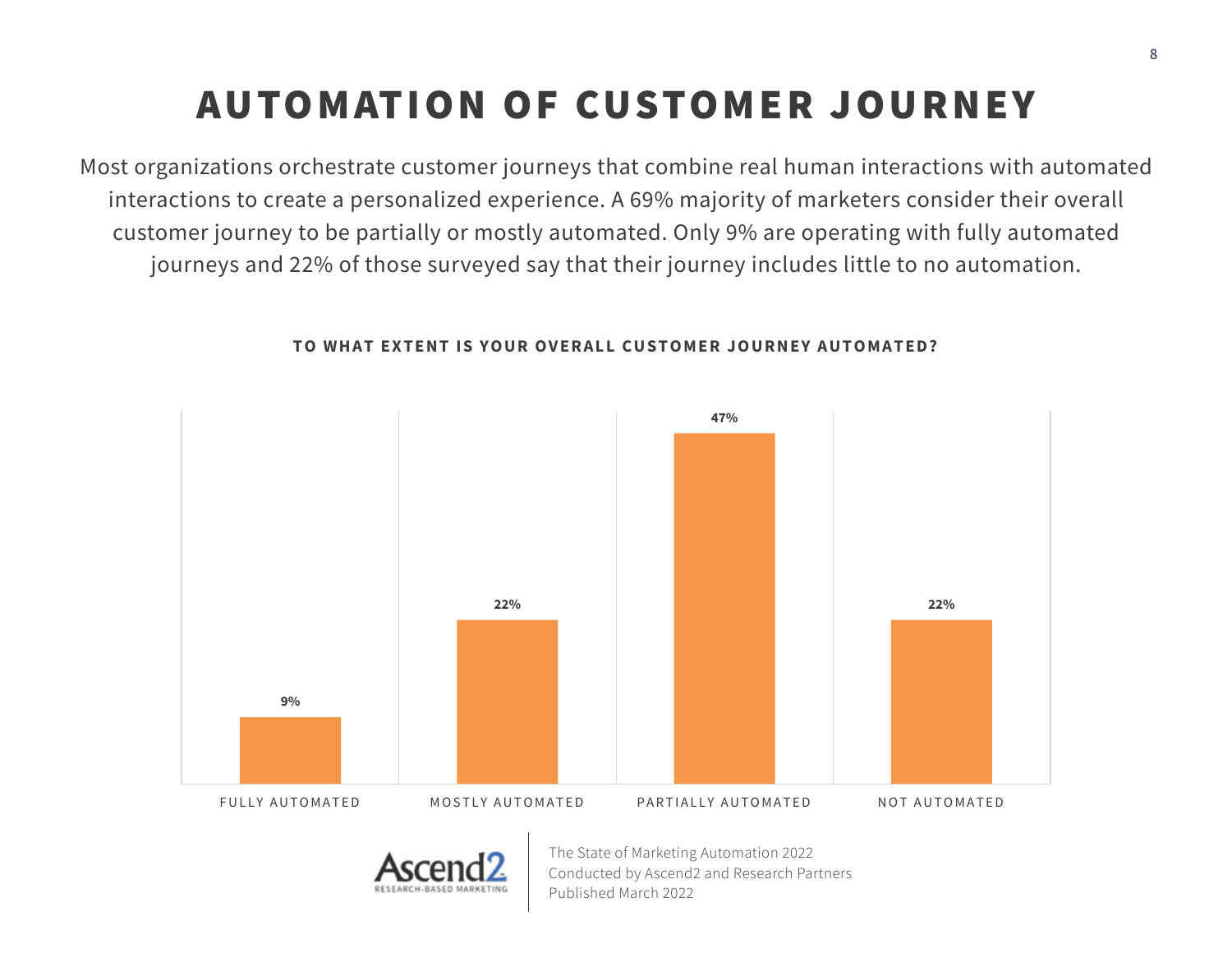### **TRENDS IN USE** OF AUTOMATION

Last year, we asked marketers in which areas they utilize automation. Comparing those answers from 2021 to the answers collected from marketers in 2022 gives insight into trends in automation use. While many areas remained consistent, here was a significant jump in the use of automation in email marketing from 2021 to 2022, as well as in SMS marketing. We also see a slight decline in the use of automation in paid advertising as well as lead scoring from last year to this year.

#### **14% 16% 17% 18% 18% 18% 19% 21% 21% 22% 23% 26% 32% 39% 40% 15% 20% 16% 11% 25% 18% 18% 17% 21% 29% 23% 27% 26% 44% 55%** DYNAMIC WEB FORMS PUSH NOTIFICATIONS SALES FUNNEL COMMUNICATIONS LEAD SCORING SMS MARKETING SEO EFFORTS WORKFLOWS / VISUALIZATION LIVE CHAT ACCOUNT-BASED MARKETING CONTENT MANAGEMENT CAMPAIGN TRACKING LANDING PAGES PAID ADS SOCIAL MEDIA MANAGEMENT EMAIL MARKETING



 $2022$  2021

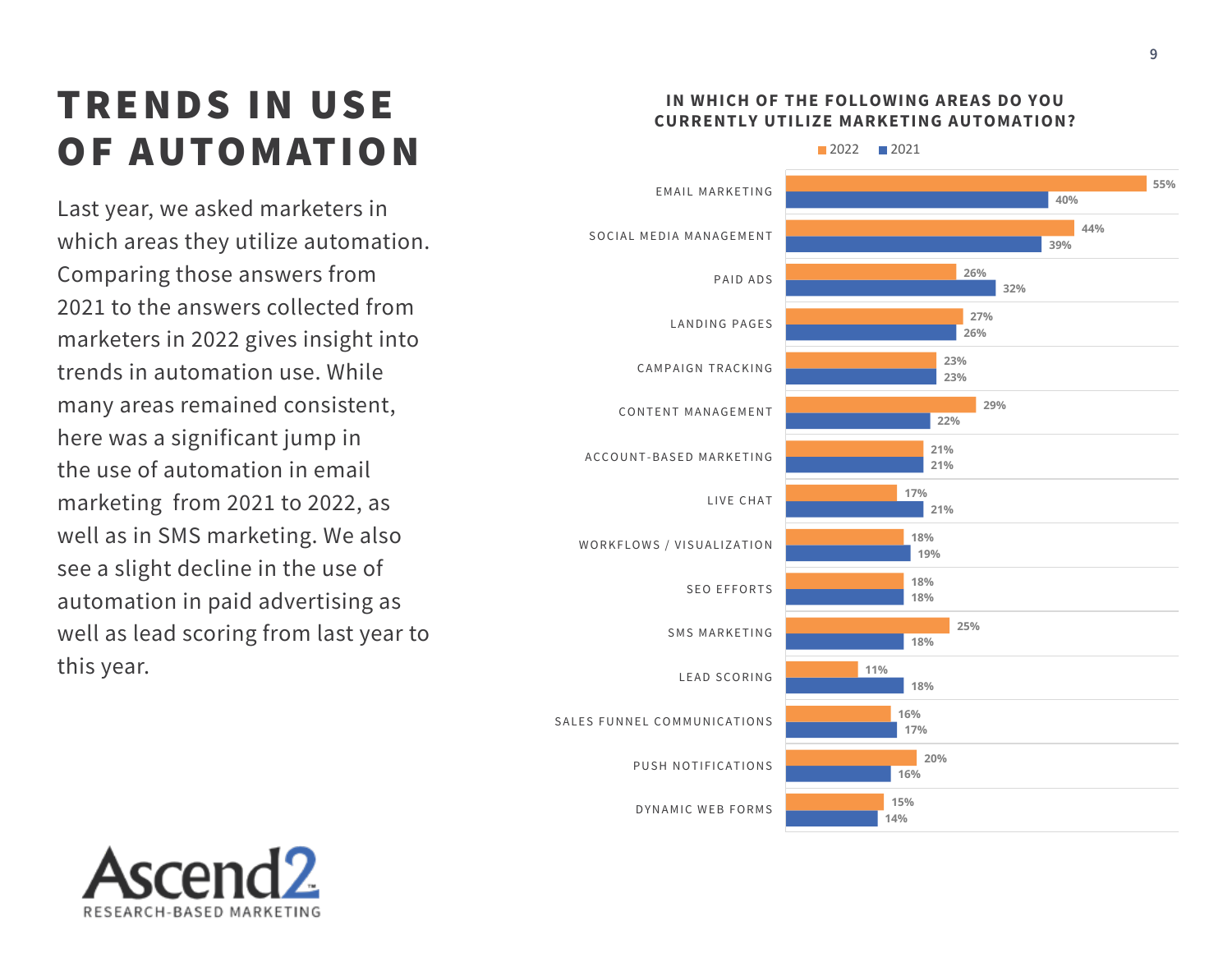### PURCHASE FORECAST

As use-cases for automation continues to grow, will organizations be evaluating new solutions in the next 12 months? Nearly one-third (31%) of marketing professionals responding to this survey report that they will be shopping for a marketing automation solution in the year ahead. Over one-quarter (26%) of those surveyed say they will not be looking for a new marketing automation tool this year.



#### **WILL YOU BE SHOPPING FOR A MARKETING AUTOMATION SOLUTION IN THE NEXT 12 MONTHS?**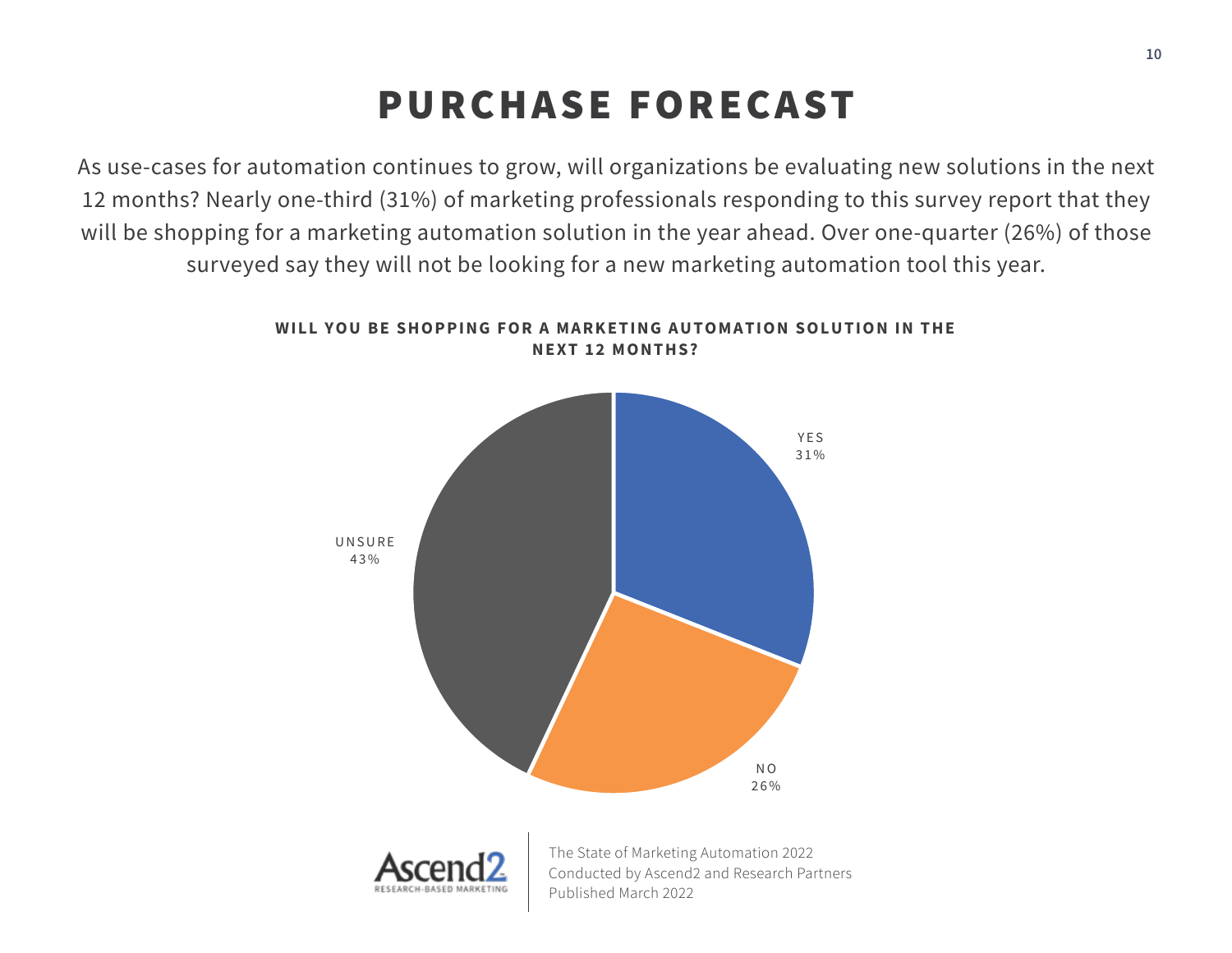# FACTORS DRIVING AUTOMATION PURCHASE

With about one-third of marketers reporting that their organizations will be shopping for a marketing automation solution in the coming year, it is important to identify which factors are most important when evaluating these tools. Price and ease of use top the list of drivers behind this purchase decision according to 58% and 54% of marketers surveyed, respectively.



#### **WHAT ARE THE PRIMARY FACTORS DRIVING THE PURCHASE DECISION OF A MARKETING AUTOMATION TOOL?**

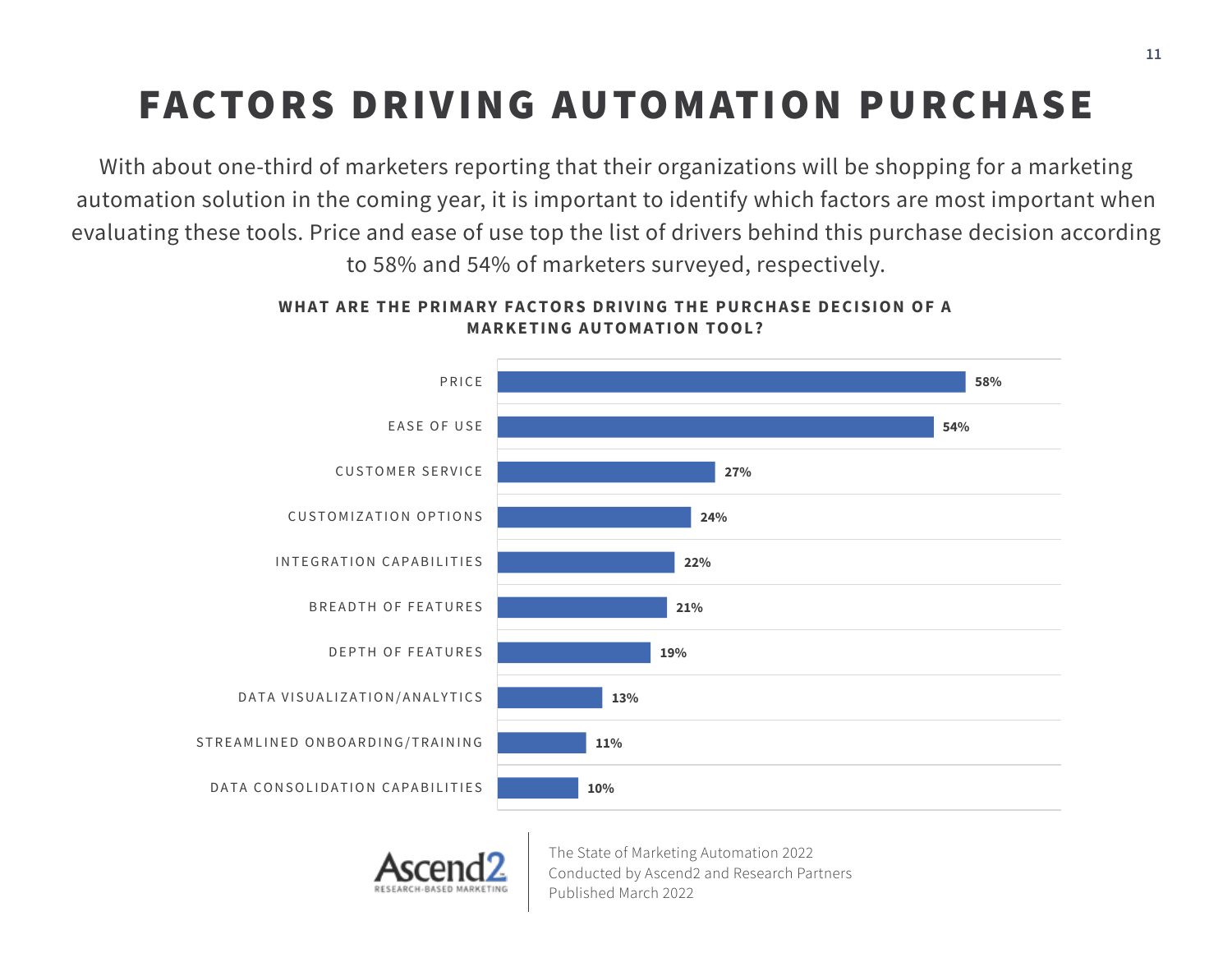### AUTOMATION AND AI

While marketing automation streamlines and lessens the burden of manual work, adding artificial intelligence (AI) to automation can help to further improve the customer experience. Nearly one-third (32%) of those surveyed report that they are currently using AI in combination with marketing automation for paid advertising and personalizing email messages and offers.

#### **IN WHICH AREAS ARE YOU CURRENTLY TESTING OR UTILIZING THE USE OF ARTIFICIAL INTELLIGENCE (AI) IN CONJUNCTION WITH YOUR MARKETING AUTOMATION?**



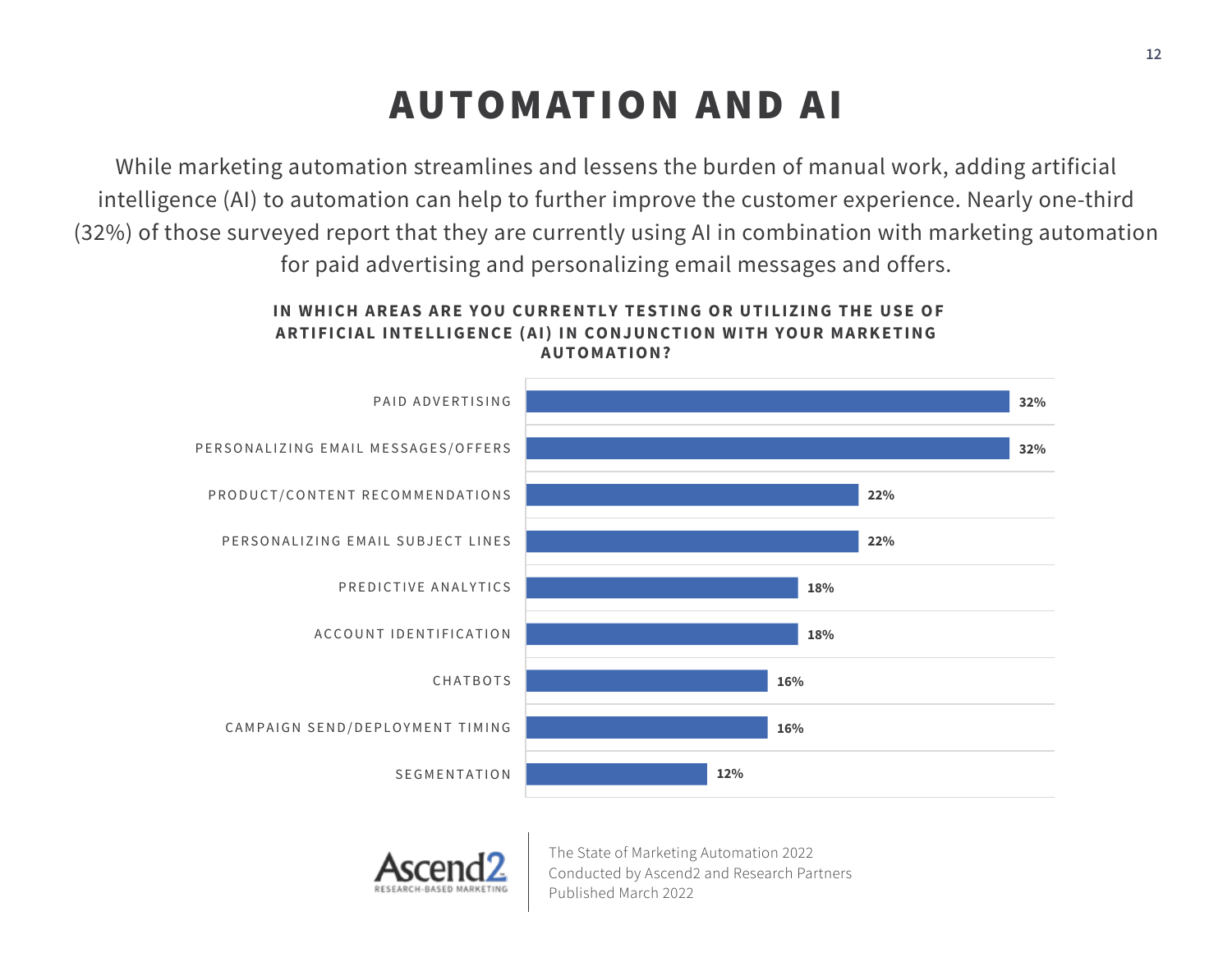

### CUSTOMIZED B2B RESEARCH *delivered to you with a plan to use it.* We are the MEED RESEARCH?

We find the right audience, ask the right questions, and gather insightful data to create useful and affordable research that will help you generate demand and increase engagement.

Join the industry powerhouses that use Ascend2 to create compelling research content that speaks to their audience.